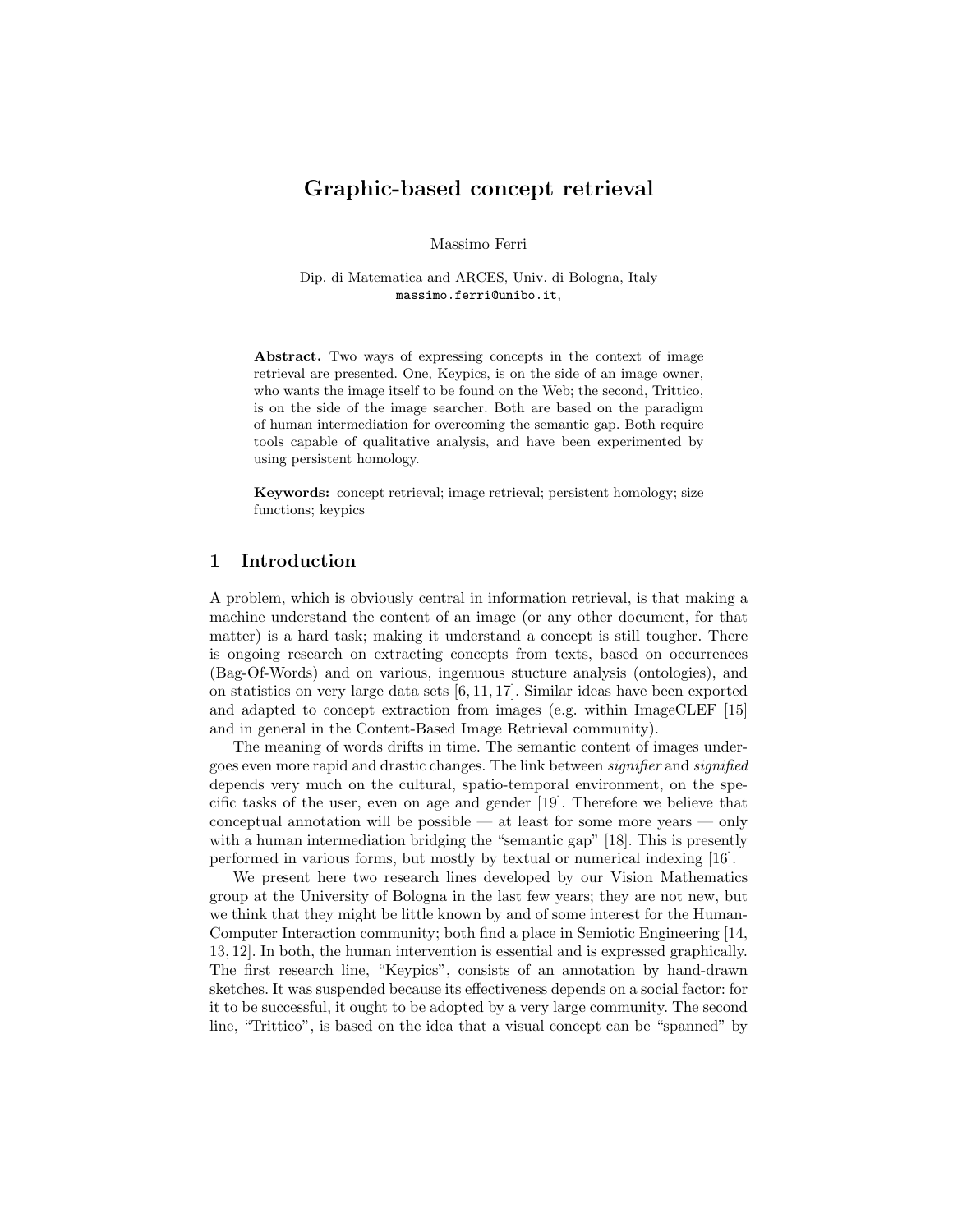different images, the concept itself being the quid in common. It was abandoned as a commercial project but is now being revived in the paradigm of relevance feedback [10].

# 2 Keypics

A first way of transferring (or condensing, or stressing) concepts contained in a document, in particular an image, is by indexing. However, indexing and retrieving by words suffers from several drawbacks: the language barrier, the existence of synonims and namesakes, and above all rigidity. In fact, concepts have fuzzy and moving boundaries, but words crystallize them into discrete objects among which movement occurs by leaps. On the contrary, drawings are more dynamic. The solution we propose is indexing by *Keypics* (as opposed to keywords). In practice, we suggest that images on the Internet should be equipped with simplified sketches representing the essentials of the images themselves (see also [5, 4]). The sketches should be provided by the image owner or manager. This graphical indexing might be extended to whole Web pages.

This might be performed by use of simple drawing and processing tools, or by hand. The Keypic should represent what is felt as essential by the image owner. So it could be an outline of the relevant shapes in the image, or a symbol semantically referring to its content. E.g., the picture of a symphonic orchestra (or its home page) might be indexed by a note, meaning that the picture concerns music. Several images might be associated to the same Keypic, and more than one Keypic might be associated to the same image.



Fig. 1. A clip-art image of a toucan and its Keypic

The idea of using iconic or graphical metadata is surely not new. The most common example is perhaps that of road signs; although some text often ac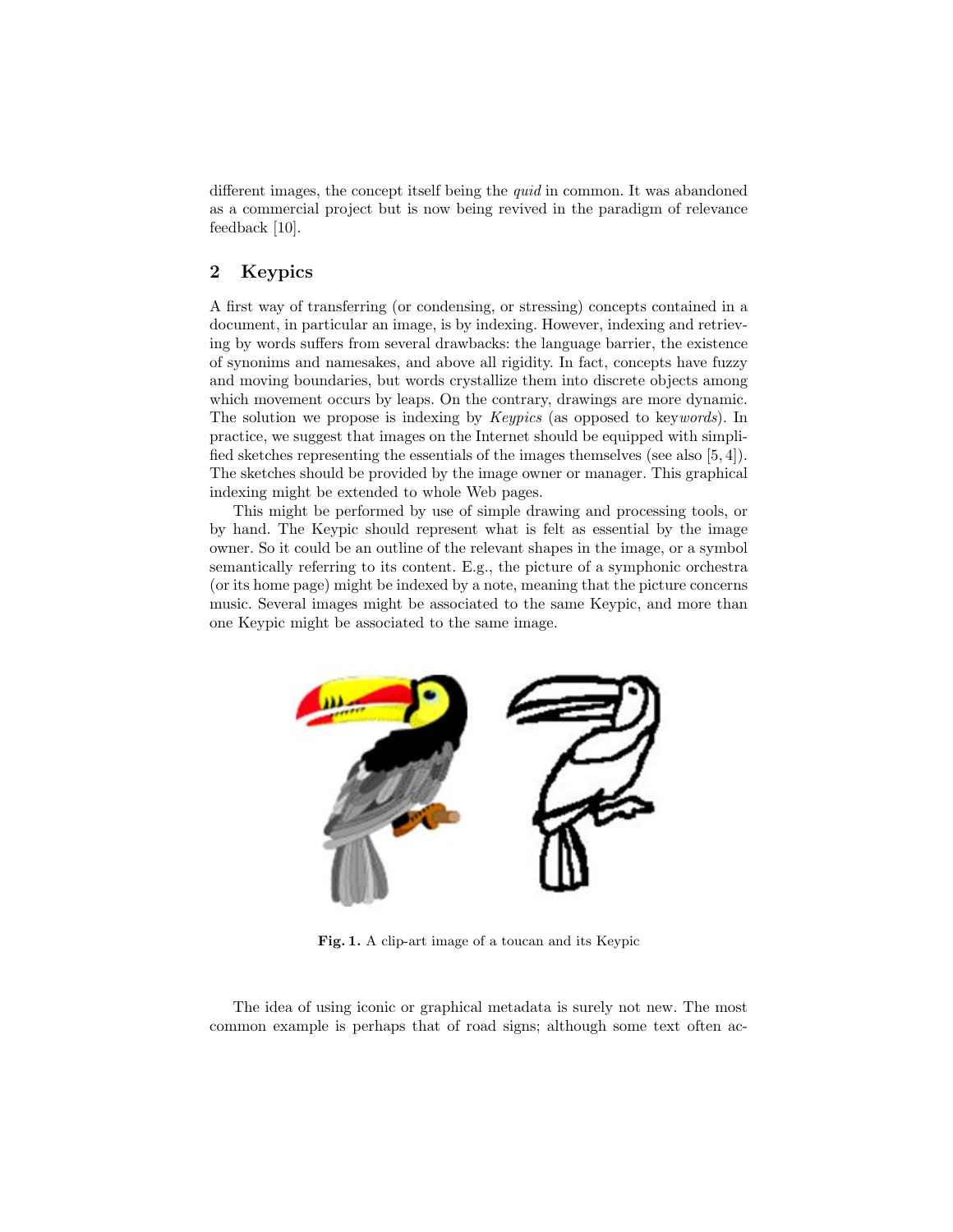companies them, road signs are generally conceived as neutral with respect to language. Their shape is not necessarily related in a semantic way to the message they carry: It is mostly conventional, although the choice of the shape may be dictated by psychological considerations. Another noticeable situation in which shapes substitute or at least accompany a textual indication is sports: as far as we know, the universally accepted signs for the different specialities, were designed for the 1964 Olympics in Tokyo for overcoming the obvious linguistic problems.

We propose that the icons for picture indexing should be simple, easy to draw, easy to process; they should either refer to the geometric aspects of the indexed pictures, or to their semantic contents, or both. They should preferably be expressed with a compact, standard code. They should be plastic, in the sense that they should not be limited to any pre-defined set. They should be, in terms of an image, as synthetic, meaningful and free as keywords are in general use. Actually, they would be superior to keywords, in that they would not suffer from the linguistic barrier, they would allow much more freedom of expression, they would be less severely affected by errors.



Fig. 2. Different strategies in drawing Keypics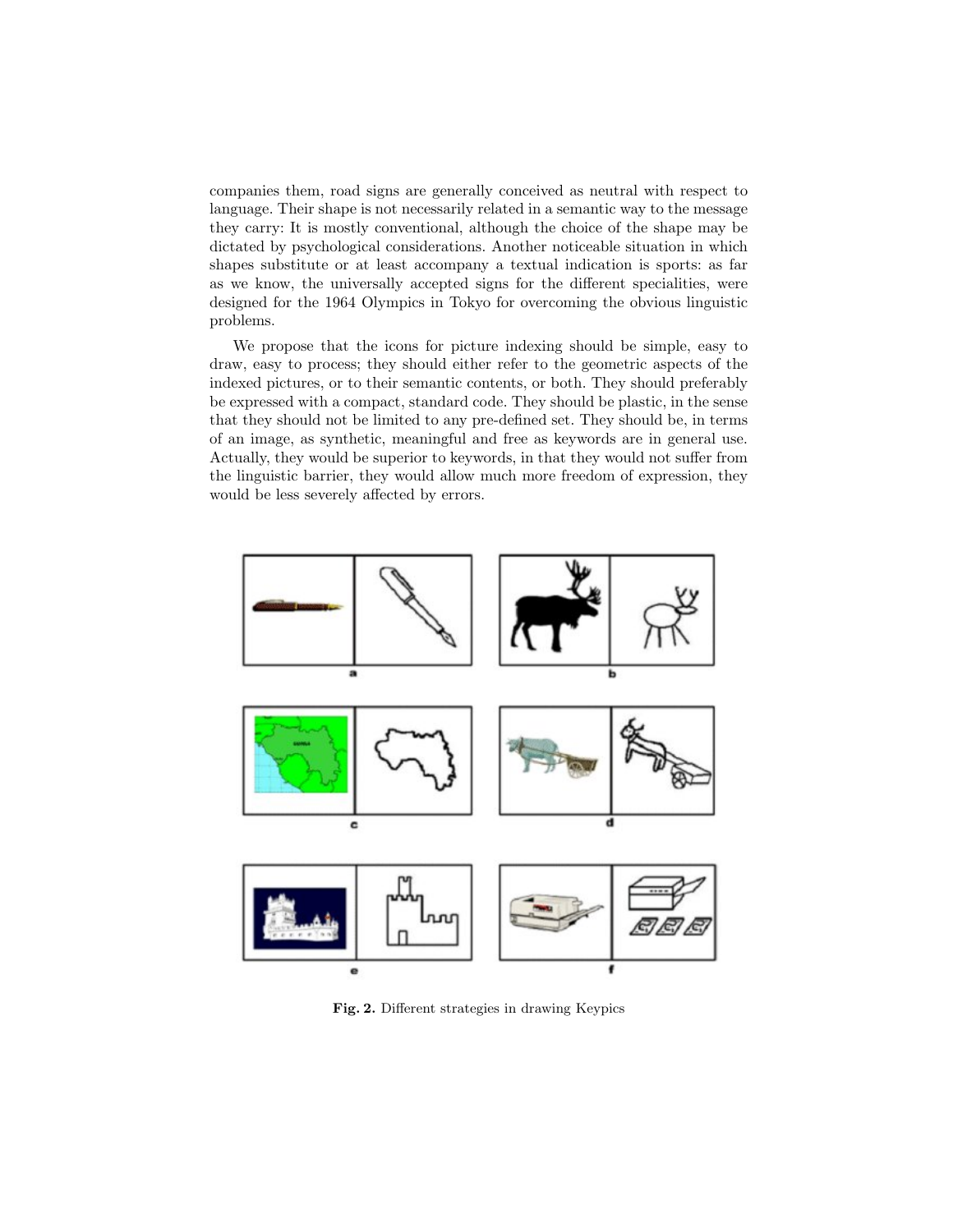We are aware that a likely and easy solution, which we consider deeply wrong, would be the creation of a fixed set of icons. This would imply that only a limited — even if wide — set of ideas might be conveyed. Moreover, users should depend on the choices of external authorities and maybe even on the claims of copyright owners. Updating would be necessary and frequent, with all problems related to version compatibility.

For these reasons, we stress the importance of leaving the highest freedom of expression to the image owner. This does not mean that stereotypes should be avoided; only that they should not be imposed. Actually, we believe that attractors will arise spontaneously by imitation. As naturally as new words are continually created and subjected to the natural selection of use, new Keypics would arise first in special circles, then possibly spread out to a wider community. They would be left free to appear, evolve (in a far smoother way than words) and eventually disappear.



Fig. 3. A (partly) successful query

Another advantage of the plasticity we propose, lies in the rendering of morphological (and possibly semantic) nuances. As an example, the image owner who uploads a toucan image should be so provident as to detail the large beak as in Figure 1. Then, the image would be retrieved both by a user looking for birds, and (with greater priority) by one strictly interested in toucans.

How to process such drawings? The solution we adopted in an experiment is the geometrical-topological tool of Persistent Betti Numbers in degree zero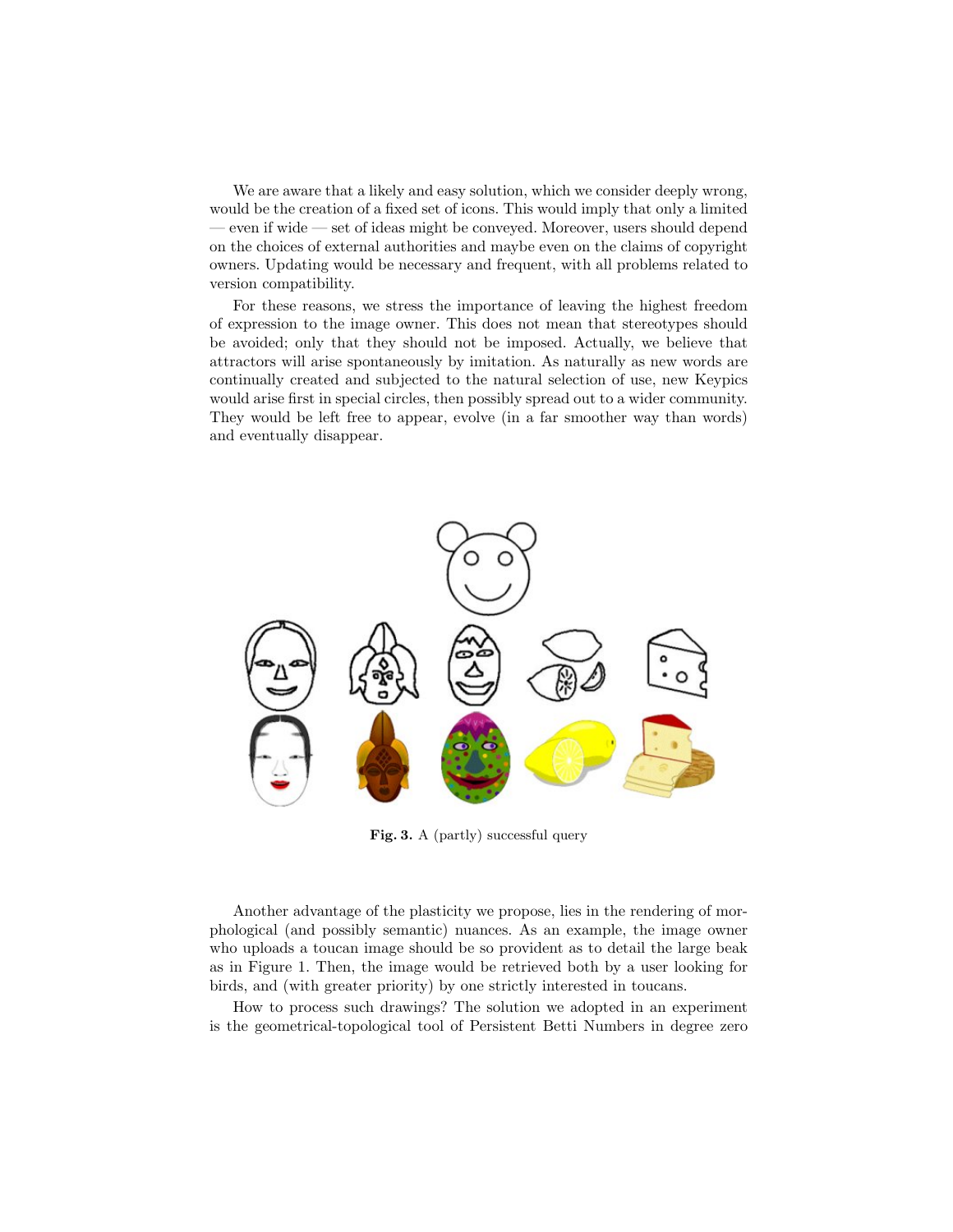

Fig. 4. An unexpected output

(also called Size Functions) [7, 8, 1, 3, 9]. They are modular shape descriptors particularly apt to capturing qualitative aspects of images.

Seven nonprofessional draftsmen were given templates chosen within very heterogeneous pictures of a commercially available clip–art collection; the stated aim was to depict the essentials of the given template, not to reproduce it accurately. A standard drawing program was used by all of them, endowed with standard tools as free–hand, straight–line or ellipse drawers, thresholding and edge detection. A set of 494 drawings resulted of it, all of a standard size, all black on white.

We were surprised by the very heteogeneous strategies adopted. Some drew a fairly accurate imitation as in Figure 2a. Sometimes the imitation was very rough (Figure 2b); in other cases (e.g. in Figure 2c) the use of an edge detector was evident. Some draftsmen thought it necessary to stress details (Figure 2d), or to ignore them (Figure 2e), but sometimes even to add nonexisting ones (Figure 2f).

We obtained rather satisfactory results in term of precision-recall curves in a set of retrieval experiments, but what we would like to stress here is that the semantic gap was actually filled effectively by the Keypic producers (see e.g. Figure 3. Sometimes this happened in unexpected ways. It was, e.g., the case of a query with the USA flag, where the map of Nevada popped up, because the operator had decided to add the Stars and Stripes — absent in the original image — in order to convey a meaning to the Keypic (Figure 4).

#### 3 Spanning concepts

A completely different idea for implicit concept description assigns the responsability of filling the semantic gap to the querying person. This was done in the Trittico experiment [2] (and is presently evolving in the relevance feedback paradigm [10]). The query is expressed by means of three images that the user ei-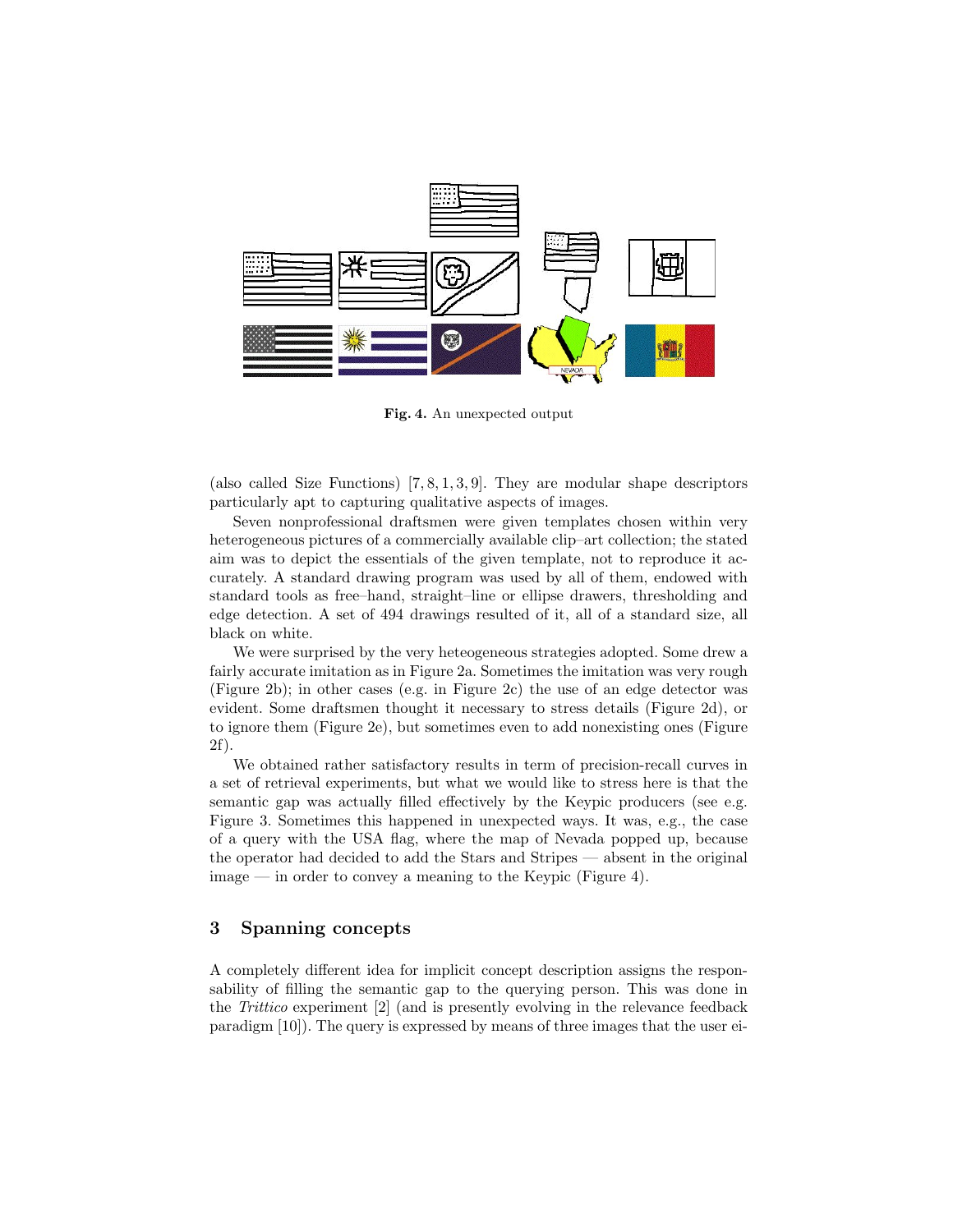| $\ast$ | ₩      | ⊁              | *                           | ₩             | ★                           |              |                        | ¥             |
|--------|--------|----------------|-----------------------------|---------------|-----------------------------|--------------|------------------------|---------------|
| ₩      | b.     |                | ↗                           |               | ×                           | $\times$     | P                      | 玉             |
| ×      | ۰      | ф.             | $\boldsymbol{\diamondsuit}$ | へ             | í                           | a            | $\leftrightarrow$      | Z,            |
| 憀      | 刍      | ¥              | <b>c</b>                    | $\ddot{ }$    | J)                          |              | $\mathcal{I}$          | Ō             |
| Ÿ      | q      | $\searrow$     | $\mathcal{N}$               | $\mathcal{F}$ | 4F                          | <b>UMAIN</b> | $\omega^{\mathcal{N}}$ | <b>WALKER</b> |
| ww     |        |                | ≁                           | r             | V                           | ァ            | ¥                      |               |
| $\Box$ |        | D              | ⊙                           | ◉             | ⊚                           | 6            | 9                      |               |
| ₽      | P      | A              | U                           | X             | R                           | S            | m                      | h             |
| n      | ı      | z              | 之                           | Κ             | X                           | 6            | 5                      | 9             |
| 0      | 8      | 3              | 7                           | m             | ୟ                           | $\propto$    | &                      | ⊚             |
| ε      | $\eta$ | $\tilde{\Phi}$ | 井                           | 穴             | $\mathcal{P}^{\mathcal{R}}$ | 惫            | 毒                      | 露             |

Fig. 5. A sample of the dataset

ther uploads or draws directly. The user is requested to propose three "extreme" instances of the shape he/she has in mind.

The mathematical core of the system is again a set of size functions (i.e. Persistent Betti Number Functions in degree zero). They depend on the choice of so called filtering (or measuring) functions (continuous real maps defined on the set). The definition of particular filtering functions allows to isolate those aspects of the image shape, which are of interest for the particular application goal.

Here is how the system should extrapolate the abstract shape concept from the three images. For each filtering function embedded in the program, the system computes the size functions of the three images, and evaluates their reciprocal distances. Then a comparison is done with the probability that these distances occur in a random triple. The lower the probability, the higher the weight that is given to the measuring function. The classifiers corresponding to the measuring functions, co-operate — with contributions depending on these weights — in the determination of a pertinence factor. On the base of the pertinence factor a set of images is extracted; finally, this set is sorted by a much finer comparison of the size functions.

In other words, the user puts a common feature into the three pictures, which for all the rest should be as different as possible. Then, those filtering functions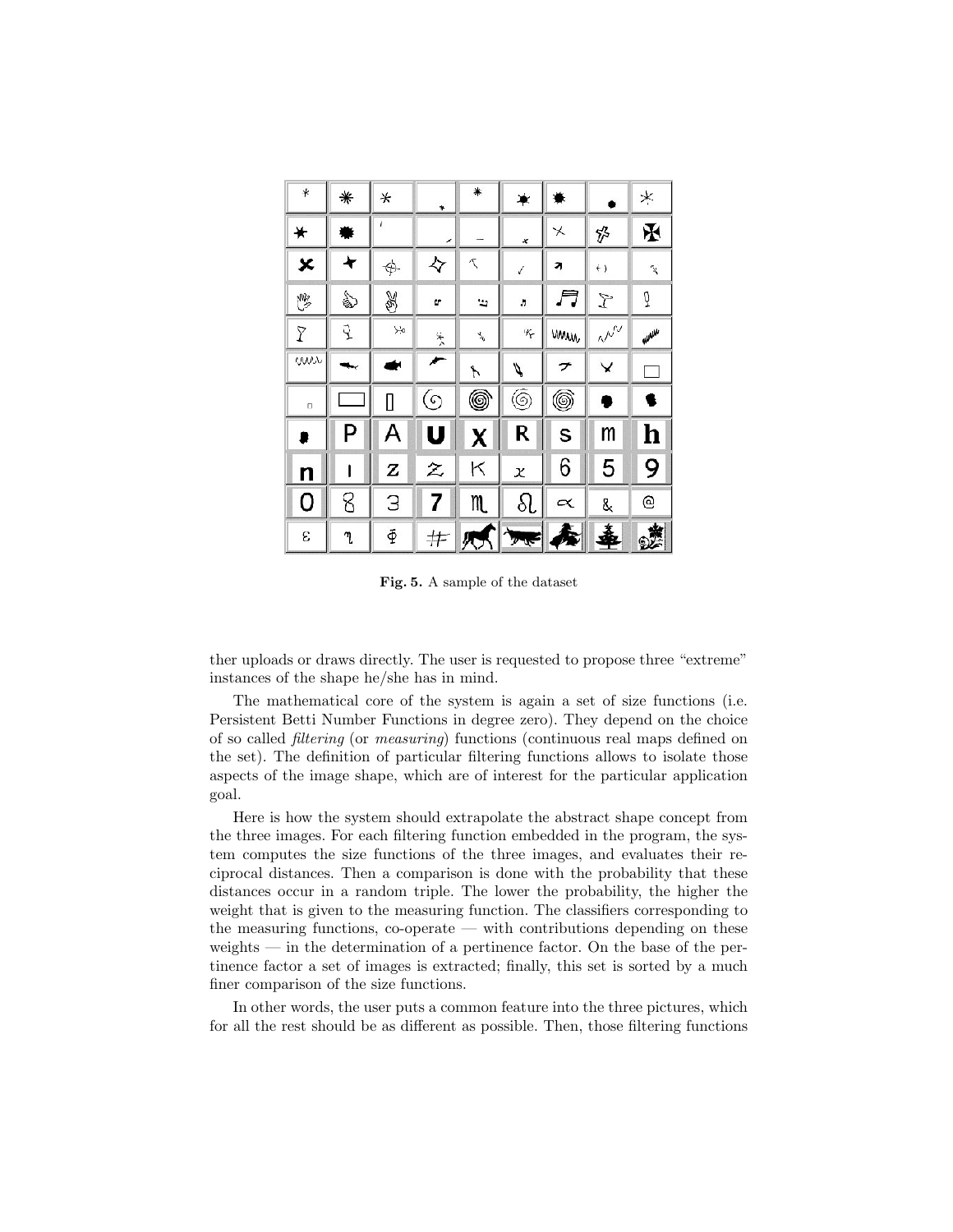|          | ۷ |   | ⊁        |   |
|----------|---|---|----------|---|
| $\star$  | × | × | $\times$ | * |
| ×        |   |   | ✕        | × |
| $\bm{+}$ | × |   | ×        |   |
| 吊        |   |   |          |   |

Fig. 6. A query and the first 20 output images

which are best fit to recognize that feature, are stressed in the comparison of the three input images (or, better said: of their size functions) with the database.

For checking this idea, we have chosen to build a database of simple blackon-white silhouettes. It consists of 2976 images belonging to 18 classes, plus 62 classes corresponding to alphabet characters, plus an extra "jamming" set of 197 unrelated images: see Figure 5 for a sample. Again, we are not interested here in reporting the quantitative assessment of the experiment, which you can find in [2]. What we want to stress, is that the system actually rather often output pertinent images which were very different from the query, "understanding" —so to say — the concept spanned by the three query images.

This is the case of Figure 6, for instance. The query consists of three heterogeneous crosses; this very independence has given the system the possibility to tune well the weights by which to stress some filtering functions against the other ones. So the output yields more crosses, some of which very different from the ones of the query.

A nice example is also given by Figure 7. In the first query, the three images are similar, but with three different orientations. The first ten output images have, coherently, no preferred orientation. In the second query, however, the three sketched little men are all upside down. The first ten output little men are also upside down. Without any need of directly imposing the system a restricted transformation group to be respected, the common attitude of the query images was sufficient to select the filtering functions which privileged this restriction.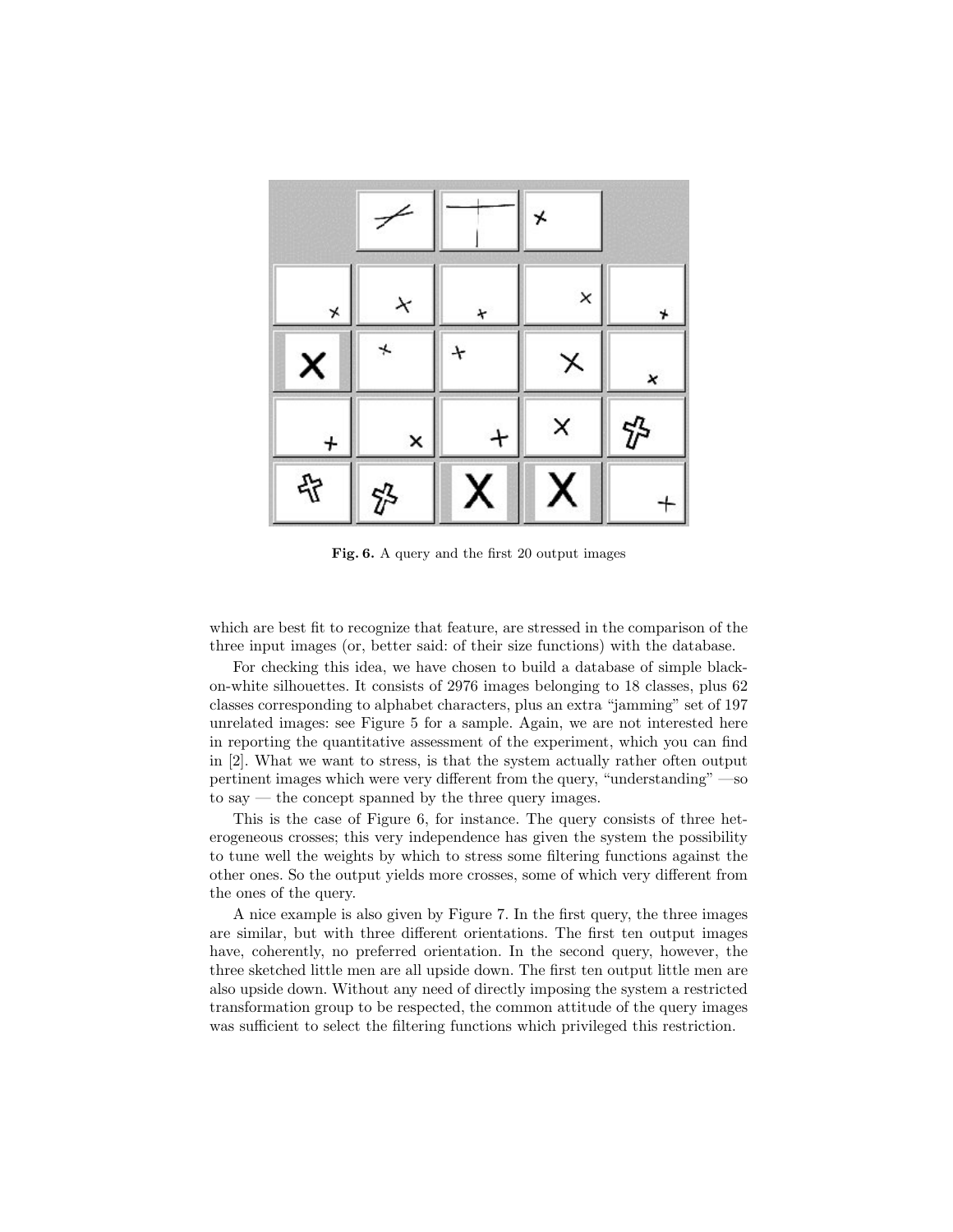|            | $\mathcal{R}$       | $\prec$ | $\chi$                |               |
|------------|---------------------|---------|-----------------------|---------------|
| $\rtimes$  | $\uparrow$          | $\chi$  | $\mathcal{\tilde{X}}$ | ¥             |
| $\searrow$ | 4                   | $\star$ | $\prec$               | oK            |
|            | $\frac{1}{\lambda}$ | ¥       | ¥                     |               |
| ¥          | $\mathbb X$         | ¥       | z                     | $\vec{\star}$ |
| z          | $\star$             | ≰       | X                     | ¥             |

Fig. 7. Two queries and the first 10 output images

This idea is being used in a series of experiments on relevance feedback, with more sophisticated, multidimensional filtering functions and by tuning distances. A first attempt is reported in [10].

## 4 Conclusions

Two lines of research, in which human intervention bridges the semantic gap between image and concept, have been presented. In Keypics, image (and, more generally, document) annotation is by sketches rather than by words. Images are uploaded to the Web for a reason, and the image owner has all interest in focussing that reason, so he/she will extract from the images the part of content of his/her interest; this can be done by a simple, schematic picture drawn, copied or adapted by the image owner. In Trittico, a pictorial query is given by a triple of examples which span the searched for concept; the examples should be as far apart as possible, within the relevant class. Both lines have been developed by using persistent homology in degree zero (size functions), with successful initial experiments. The first awaits the sharing by a web users community for a true social experimentation. The second is evolving as a relevance feedback tool.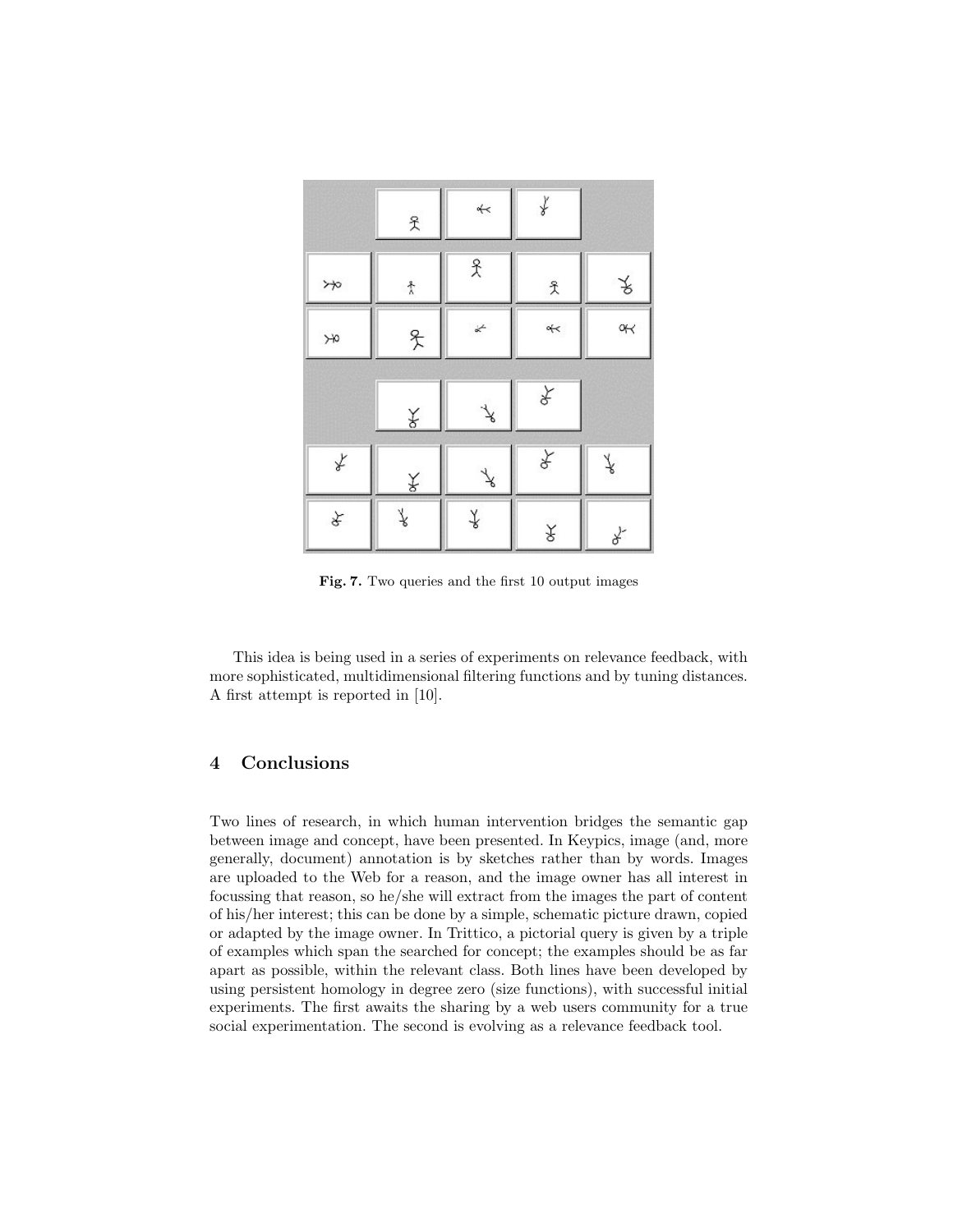#### Acknowledgements

Work performed within the activity of INdAM-GNSAGA and of CIRAM and ARCES of the University of Bologna.

## References

- 1. Biasotti, S., Cerri, A., Frosini, P., Giorgi, D., Landi, C.: Multidimensional size functions for shape comparison. Journal of Mathematical Imaging and Vision 32(2), 161–179 (2008)
- 2. Brucale, A., Cesari, F., d'Amico, M., Ferri, M., Frosini, P., Gualandri, L., Guerra, M., Lovato, A., Pace, I.: Image retrieval through abstract shape indication. In: Proceedings of the IAPR Workshop MVA 2000, Tokyo Nov. 28-30. pp. 367–370 (2000)
- 3. Cagliari, F., Di Fabio, B., Ferri, M.: One-dimensional reduction of multidimensional persistent homology. Proceedings of the American Mathematical Society 138(8), 3003–3017 (2010)
- 4. Cerri, A., Ferri, M., Frosini, P., Giorgi, D.: Keypics: free–hand drawn iconic keywords. International Journal of Shape Modeling 13(02), 125–137 (2007)
- 5. Cerri, A., Ferri, M., Giorgi, D.: A complete keypics experiment with size functions. In: Image and Video Retrieval, pp. 357–366. Springer (2005)
- 6. Egozi, O., Markovitch, S., Gabrilovich, E.: Concept-based information retrieval using explicit semantic analysis. ACM Trans. Inf. Syst. 29(2), 8:1–8:34 (Apr 2011), http://doi.acm.org/10.1145/1961209.1961211
- 7. Frosini, P.: Measuring shapes by size functions. In: Intelligent Robots and Computer Vision X: Algorithms and Techniques, Boston, November 01, 1991. pp. 122– 133. International Society for Optics and Photonics (1992)
- 8. Frosini, P., Landi, C.: Size theory as a topological tool for computer vision. Pattern Recognition and Image Analysis 9(4), 596–603 (1999)
- 9. Frosini, P., Landi, C.: Persistent betti numbers for a noise tolerant shape-based approach to image retrieval. Pattern Recognition Letters pp. 863–872 (2012)
- 10. Giorgi, D., Frosini, P., Spagnuolo, M., Falcidieno, B.: 3D relevance feedback via multilevel relevance judgements. The Visual Computer 26(10), 1321–1338 (2010)
- 11. Haav, H.M., Lubi, T.L.: A survey of concept-based information retrieval tools on the web. In: Proceedings of the 5th East-European Conference ADBIS. vol. 2, pp. 29–41 (2001)
- 12. Holzinger, A.: On knowledge discovery and interactive intelligent visualization of biomedical data. In: Proceedings of the Int. Conf. on Data Technologies and Applications DATA 2012, Rome (Italy). pp. 5–16 (2012)
- 13. Nake, F., Grabowski, S.: Human–computer interaction viewed as pseudocommunication. Knowledge-Based Systems 14(8), 441–447 (2001)
- 14. Norman, D.A.: Turn signals are the facial expressions of automobiles. Basic Books (1992)
- 15. Nowak, S., Hanbury, A., Deselaers, T.: Object and concept recognition for image retrieval. In: ImageCLEF, pp. 199–219. Springer (2010)
- 16. Obeid, M., Jedynak, B., Daoudi, M.: Image indexing & retrieval using intermediate features. In: Proceedings of the ninth ACM international conference on Multimedia. pp. 531–533. ACM (2001)